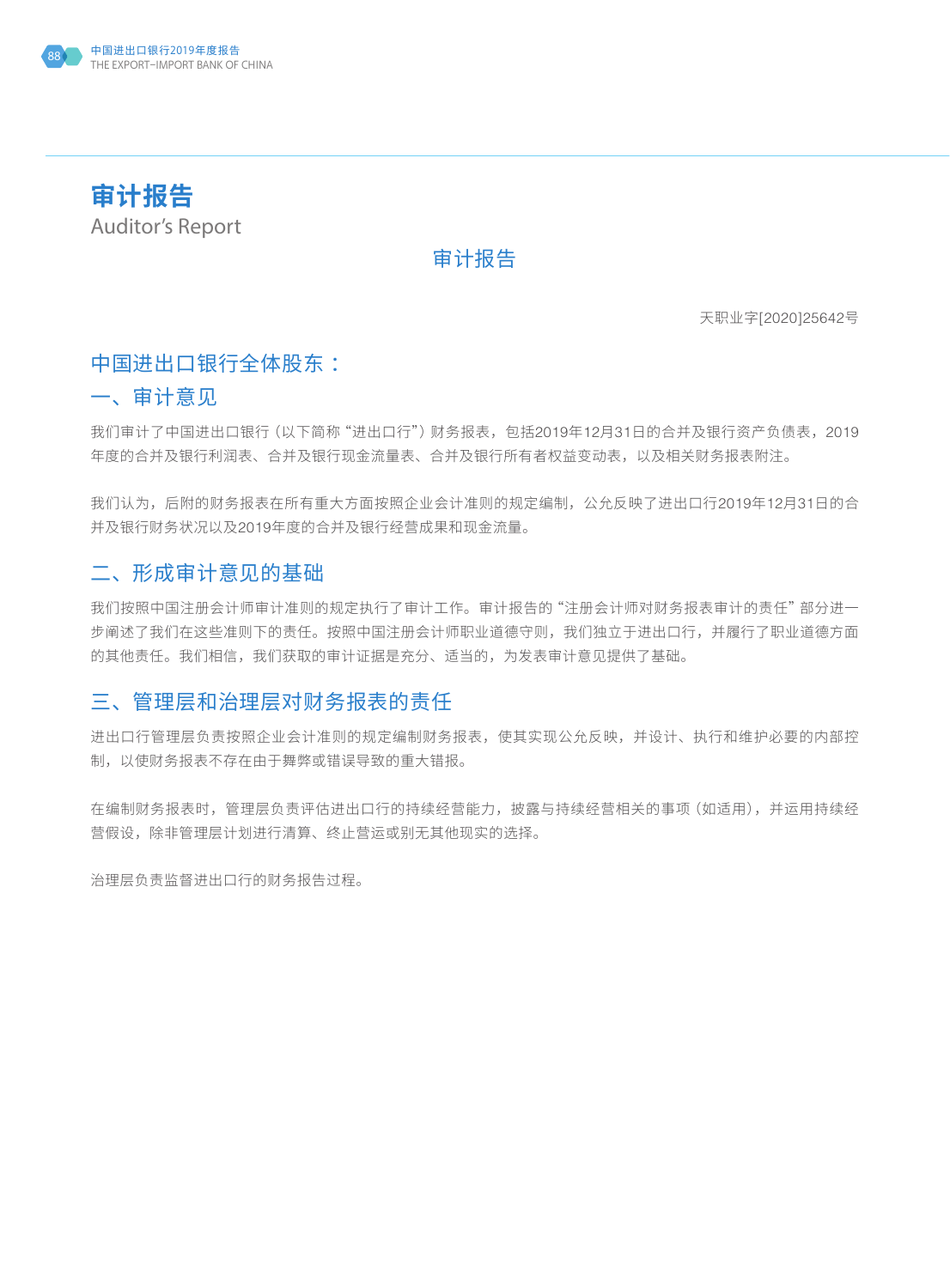

# 四、注册会计师对财务报表审计的责任

我们的目标是对财务报表整体是否不存在由于舞弊或错误导致的重大错报获取合理保证,并出具包含审计意见的审计报 告。合理保证是高水平的保证,但并不能保证按照审计准则执行的审计在某一重大错报存在时总能发现。错报可能由于 舞弊或错误导致,如果合理预期错报单独或汇总起来可能影响财务报表使用者依据财务报表作出的经济决策,则通常认 为错报是重大的。

在按照审计准则执行审计工作的过程中,我们运用职业判断,并保持职业怀疑。同时,我们也执行以下工作:

- (1) 识别和评估由于舞弊或错误导致的财务报表重大错报风险,设计和实施审计程序以应对这些风险,并获取充分、适 当的审计证据,作为发表审计意见的基础。由于舞弊可能涉及串通、伪造、故意遗漏、虚假陈述或凌驾于内部控制 之上,未能发现由于舞弊导致的重大错报的风险高于未能发现由于错误导致的重大错报的风险。
- (2) 了解与审计相关的内部控制,以设计恰当的审计程序,但目的并非对内部控制的有效性发表意见。
- (3) 评价管理层选用会计政策的恰当性和作出会计估计及相关披露的合理性。
- (4) 对管理层使用持续经营假设的恰当性得出结论。同时,根据获取的审计证据,就可能导致对进出口行持续经营能力 产生重大疑虑的事项或情况是否存在重大不确定性得出结论。如果我们得出结论认为存在重大不确定性,审计准则 要求我们在审计报告中提请报表使用者注意财务报表中的相关披露 ;如果披露不充分,我们应当发表非无保留意 见。我们的结论基于截至审计报告日可获得的信息。然而,未来的事项或情况可能导致进出口行不能持续经营。
- (5) 评价财务报表的总体列报、结构和内容(包括披露),并评价财务报表是否公允反映相关交易和事项。
- (6) 就进出口行中实体或业务活动的财务信息获取充分、适当的审计证据,以对财务报表发表审计意见。我们负责指 导、监督和执行集团审计,并对审计意见承担全部责任。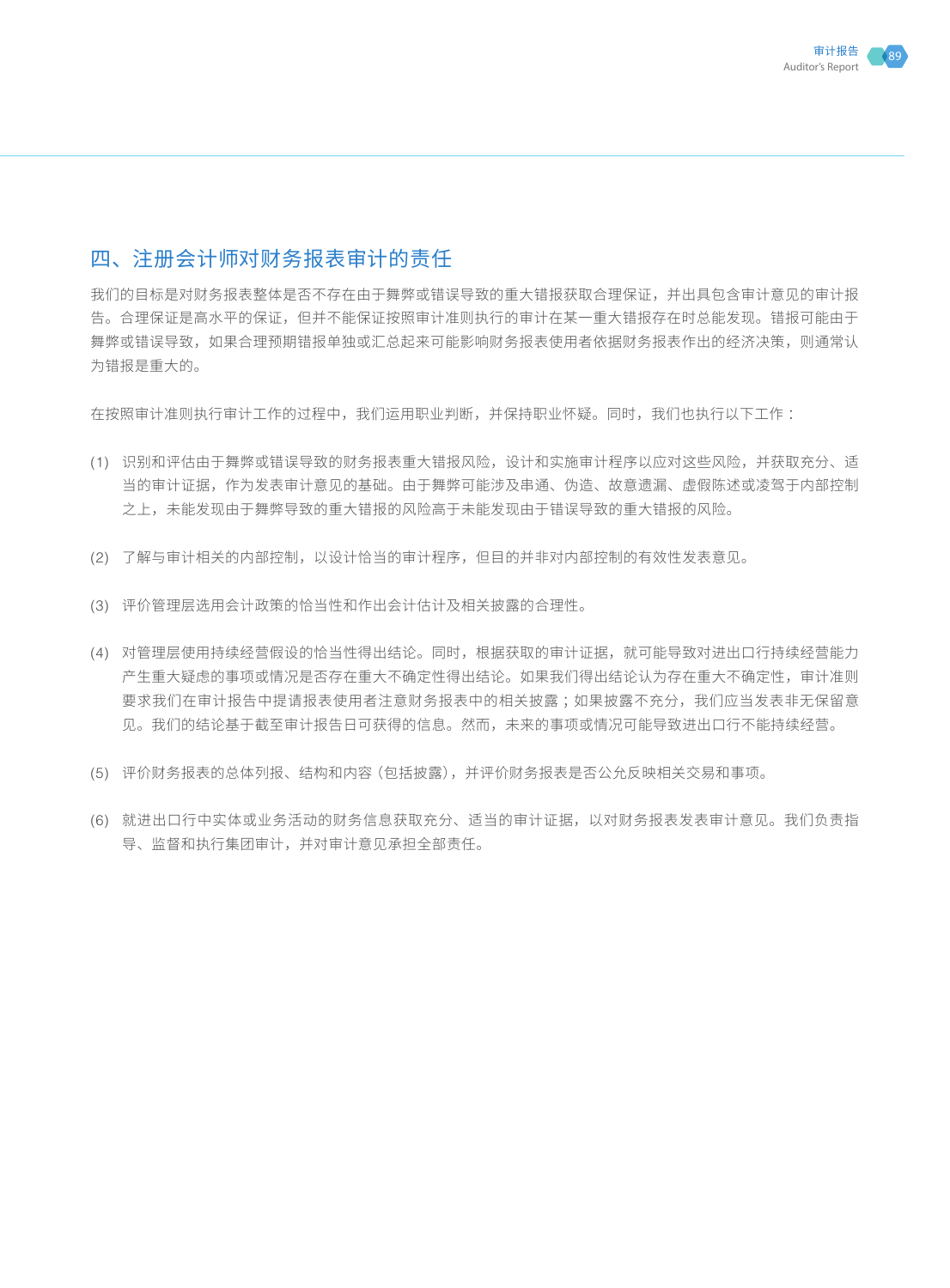

我们与治理层就计划的审计范围、时间安排和重大审计发现等事项进行沟通,包括沟通我们在审计中识别出的值得关注 的内部控制缺陷。

[以下无正文]



中国注册会计师 :



中国注册会计师 :

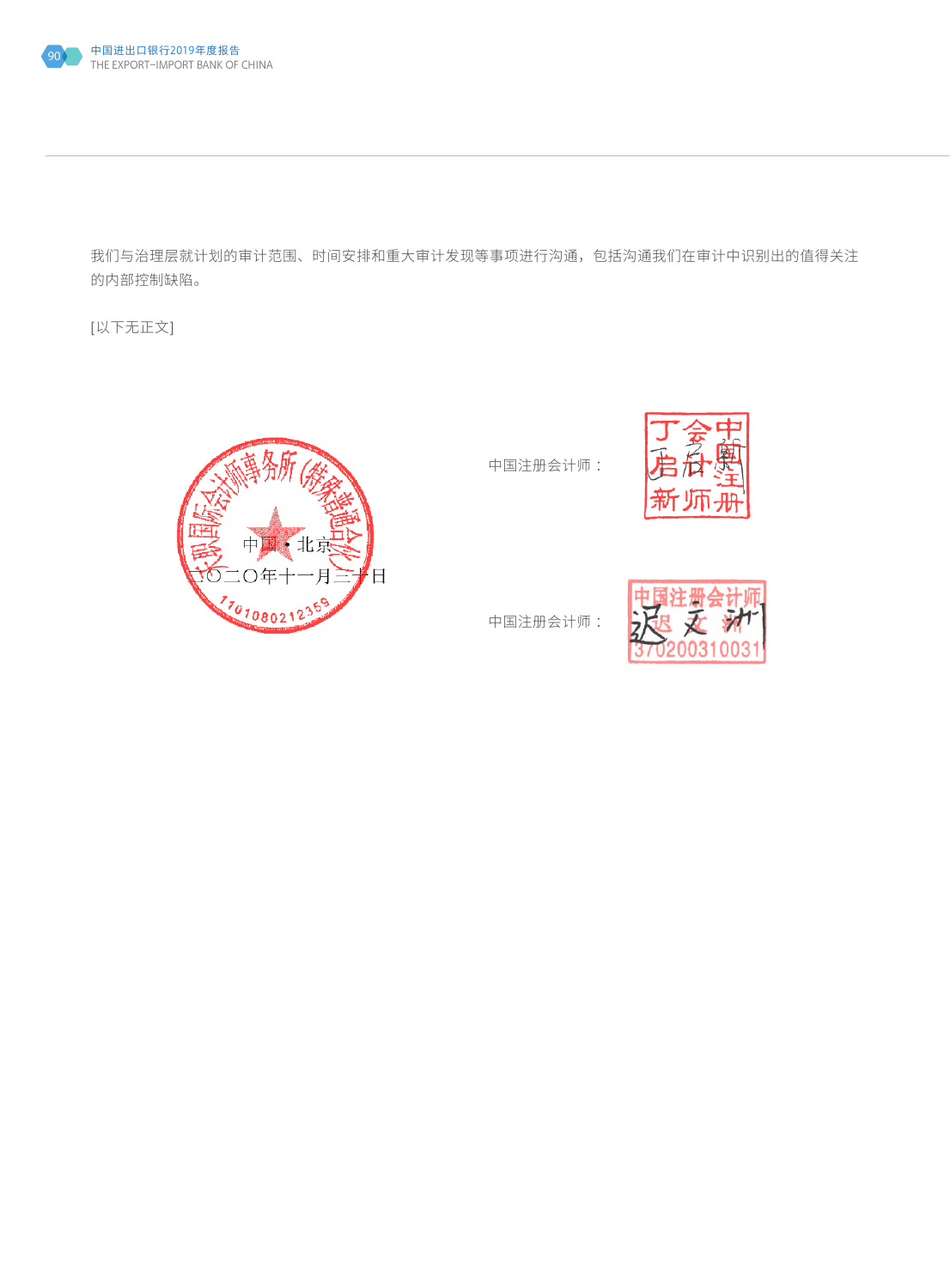

# AUDITOR'S REPORT

[English Translation for Reference Only] Baker Tilly China [2020] No.25642

# All shareholders of The Export-Import Bank of China:

#### I. Opinion

We have audited the financial statements of The Export-Import Bank of China (hereinafter "the Bank"), which comprise the consolidated and the Bank's balance sheets as at December 31, 2019, and the consolidated and the Bank's income statements, consolidated and the Bank's cash flow statements and consolidated and the Bank's statements of changes in owner's equity for the year then ended, and notes to the financial statements.

In our opinion, the accompanying financial statements present fairly, in all material respects, the consolidated and the Bank's financial positions as at December 31, 2019, and their financial performance and their cash flows for the year then ended in accordance with the requirements of Accounting Standards for Business Enterprises.

### II. Basis for Opinion

We conducted our audit in accordance with China Standards on Auditing. Our responsibilities under those standards are further described in the Auditor's Responsibilities for the Audit of the Financial Statements section of our report. We are independent of the Bank and have fulfilled our other ethical responsibilities in accordance with the China Code of Ethics for Certified Public Accountants. We believe that the audit evidence we have obtained is sufficient and appropriate to provide a basis for our opinion.

### III. Responsibilities of Management and Those Charged with Governance for the Financial Statements

Management of the Bank is responsible for the preparation of the financial statements to achieve fair presentation in accordance with Accounting Standards for Business Enterprises, and for the design, implementation and maintenance of such internal control as management determine is necessary to enable the preparation of the financial statements that are free from material misstatement, whether due to fraud or error.

In preparing the financial statements, management is responsible for assessing the Bank's ability to continue as a going concern, disclosing, as applicable, matters related to going concern and using the going concern basis of accounting unless management either intend to liquidate the Bank or to cease operations, or have no realistic alternative but to do so.

Those charged with governance are responsible for overseeing the Bank's financial reporting process.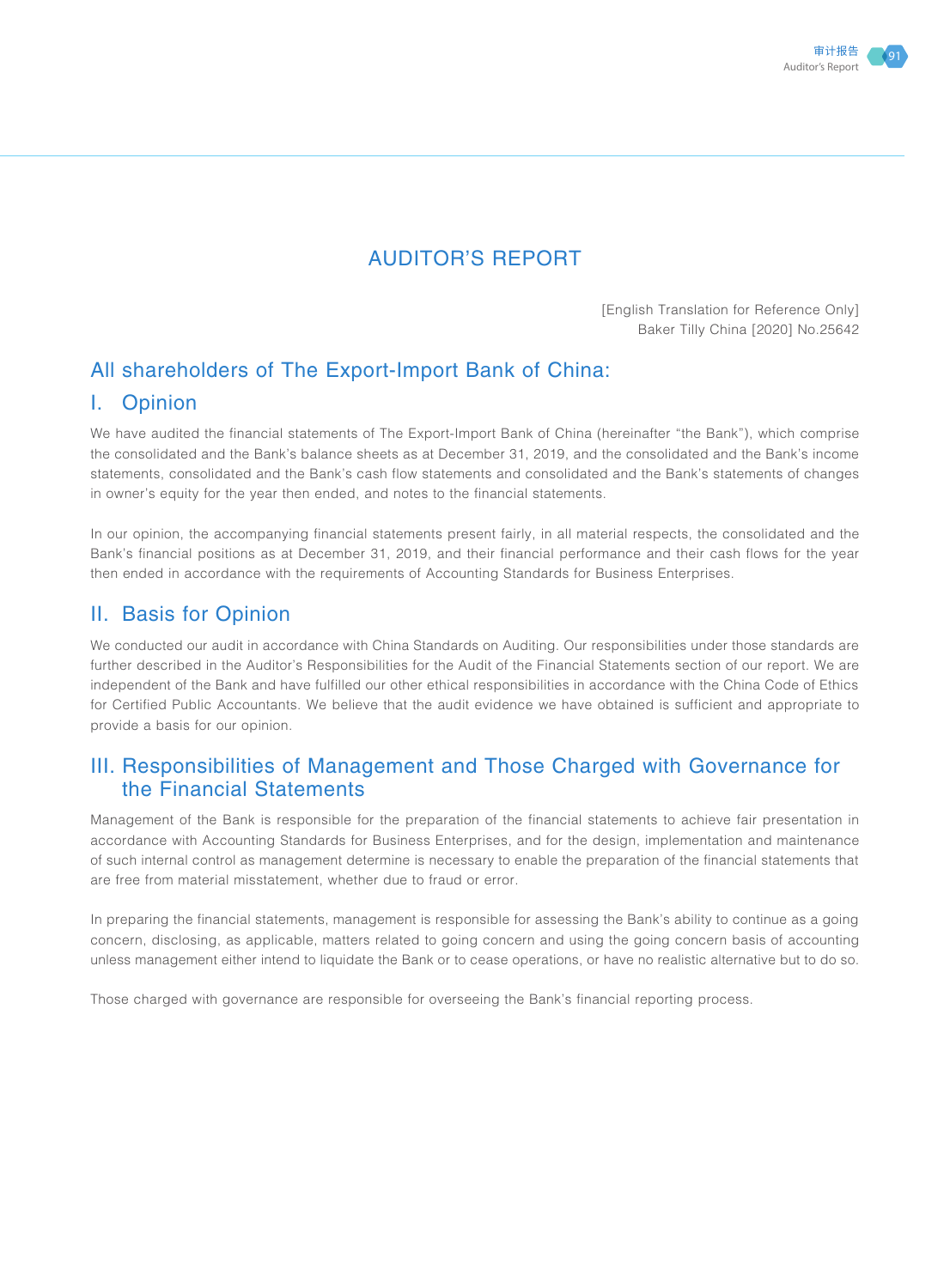

# IV. Auditor's Responsibilities for the Audit of the Financial Statements

Our objectives are to obtain reasonable assurance about whether the financial statements as a whole are free from material misstatement, whether due to fraud or error, and to issue an auditor's report that includes our opinion. Reasonable assurance is a high level of assurance, but is not a guarantee that an audit conducted in accordance with auditing standards will always detect a material misstatement when it exists. Misstatements can arise from fraud or error and are considered material if, individually or in the aggregate, they could reasonably be expected to influence the economic decisions of users taken on the basis of these financial statements.

As part of an audit in accordance with auditing standards, we exercise professional judgment and maintain professional skepticism throughout the audit. We also:

- (1) Identify and assess the risks of material misstatement of the financial statements, whether due to fraud or error, design and perform audit procedures responsive to those risks, and obtain audit evidence that is sufficient and appropriate to provide a basis for our opinion. The risk of not detecting a material misstatement resulting from fraud is higher than for one resulting from error, as fraud may involve collusion, forgery, intentional omissions, misrepresentations, or the override of internal control.
- (2) Obtain an understanding of internal control relevant to the audit in order to design audit procedures that are appropriate in the circumstances, but not for the purpose of expressing an opinion on the effectiveness of the internal control.
- (3) Evaluate the appropriateness of accounting policies used and the reasonableness of accounting estimates and related disclosures made by management.
- (4) Conclude on the appropriateness of the management's use of the going concern basis of accounting and, based on the audit evidence obtained, whether a material uncertainty exists related to events or conditions that may cast significant doubt on the Bank's ability to continue as a going concern. If we conclude that a material uncertainty exists, the auditing standards require us to draw attention to users of the financial statements in our auditor's report to the related disclosures in the financial statements or, if such disclosures are inadequate, to modify our opinion. Our conclusions are based on the audit evidence obtained up to the date of our auditor's report. However, future events or conditions may cause the Bank to cease to continue as a going concern.
- (5) Evaluate the overall presentation, structure and content of the financial statements, including the disclosures, and whether the financial statements represent the underlying transactions and events in a manner that achieves fair presentation.
- (6) Obtain sufficient appropriate audit evidence regarding the financial information of the entities or business activities within the Bank to express an opinion on the financial statements. We are responsible for the direction, supervision and performance of the group audit. We remain solely responsible for our audit opinion.